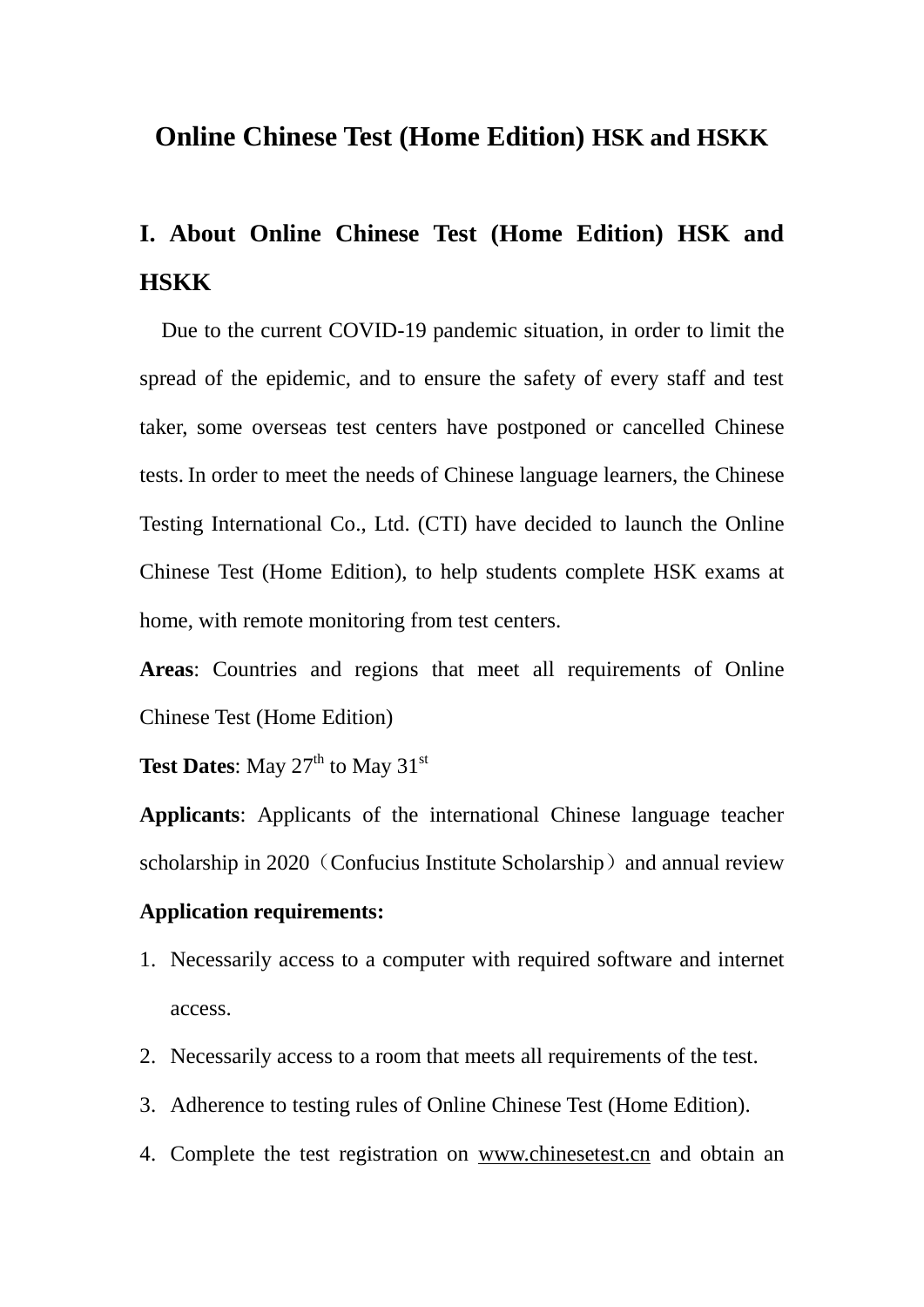admission ticket for one of the above test dates.

## **II. Registration:**

#### **1. Confirm equipment and surroundings meet the requirements**

Before registering for the exam, please confirm that your computer, software configuration, network and room meet test requirements:

**Computer**: Windows (7/8/10) operating system, recommended screen resolution setting is 1440\*900 and above (the minimum setting is 1366\*768 and above)

**Software**: Download and install the client software of Online Chinese Test (Home Edition)

**Network**: Internet speed 100KB / s and above.

**Camera**: HD (more than 300,000 pixels). The room should also be well-lit and the camera unobstructed.

**Headphones**: clear with good sound insulation.

**Microphone (for HSKK)**: clear recording with no noise.

(Website for equipment detecting for test taker: <https://test.chinesetest.cn:36165/check>)

**Examination environment**: The test should be taken in a safe and closed room with no disturbances. It is forbidden to take the test in public areas such as parks, internet cafes, restaurants, etc. Computers and keyboards must be placed on a desk or table. No one else is allowed to enter or leave the room during the test. There must not be any prohibited items in the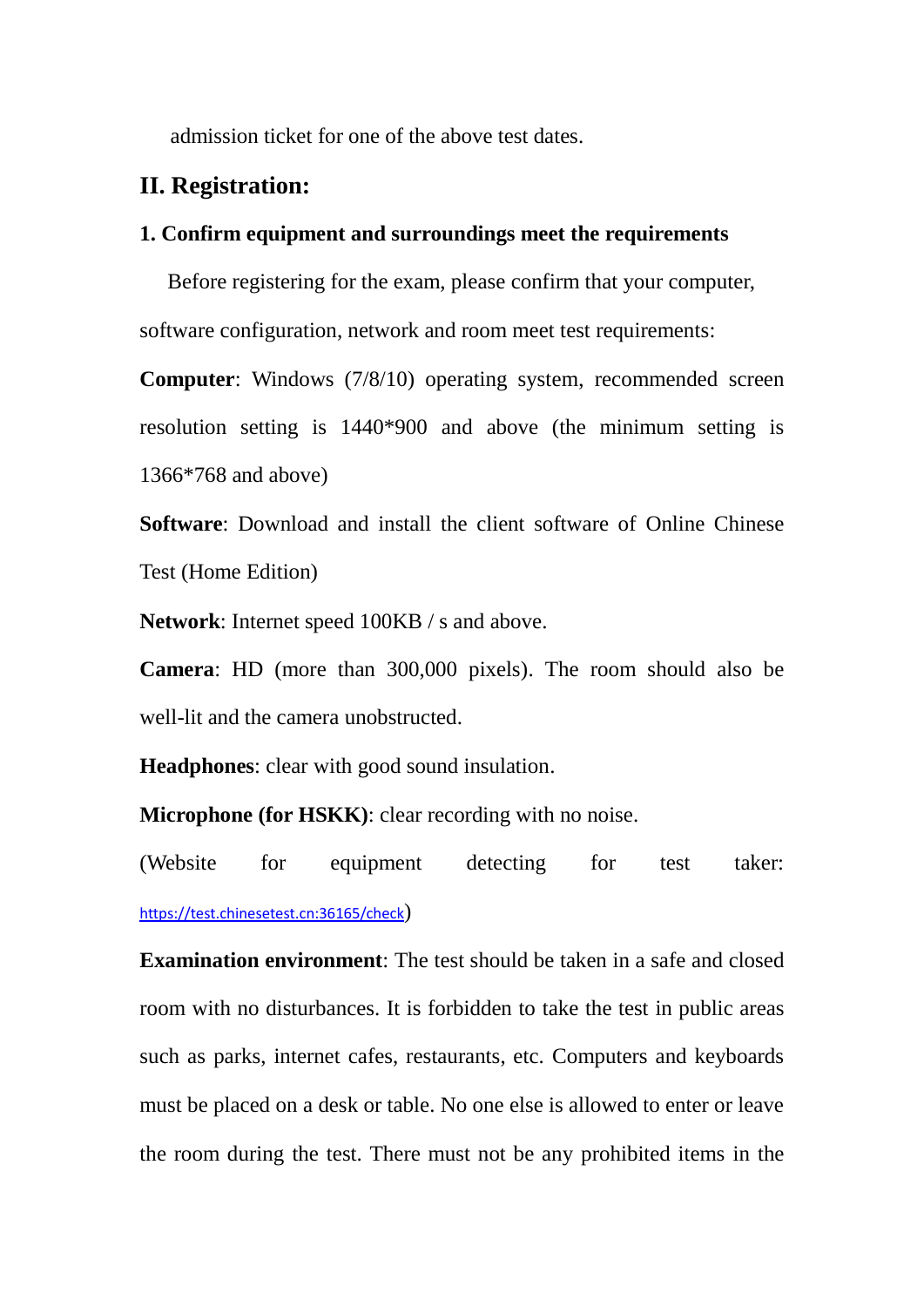testing room.

#### **Please note:**

1) Scribbled notes on paper or electronic equipment is NOT needed during the Online Chinese Test (Home Edition). Copying and recording any part of the exam with paper or electronic equipment is prohibited.

2)To ensure the safety and smoothness of test, CTI or the local test center may need to collect test-related information from you, including: name, photo, ID, audio and video records taken during the test. We will only use personal information permitted by law, for purposes such as maintaining exam security.

#### **2. Registration and payment**

Registration online or at the site of test center are both applicable.

#### 1) Registration online

Please visit [www.chinesetest.cn,](http://www.chinesetest.cn/) register for a new account and complete the online test registration, make the payment online or through help from your test center.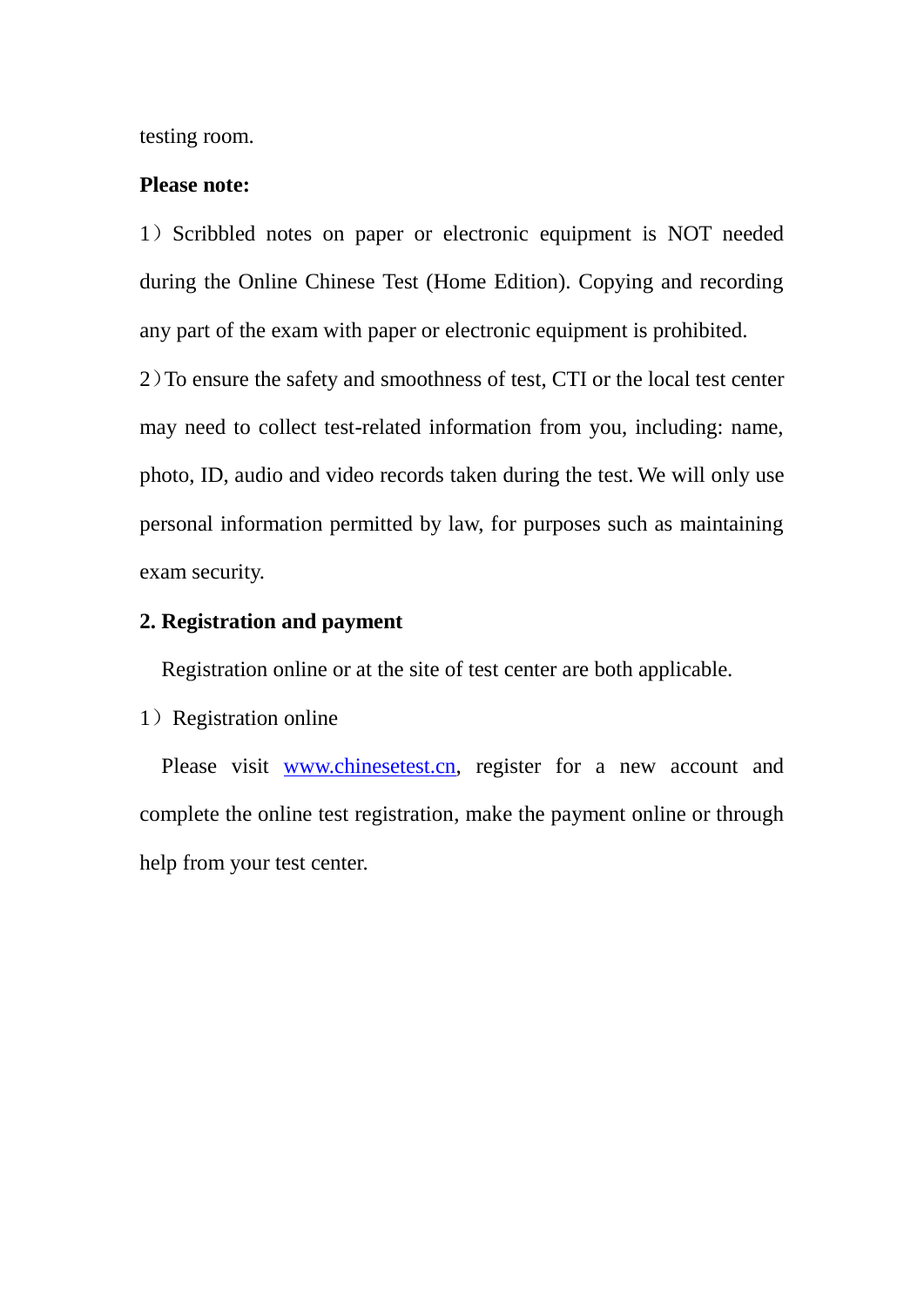

2) Registration at the test center

 Those who have difficulties with registration online may reach out to your test center.

#### **Please note:**

Electronic photo is required for HSK and HSKK according to the test regulation, and requests on photo are as follow:

- Test taker's recent photo (within 6 months to the test dates) for identification (in a standard, two-inch form), and photos of daily life or landscape will not be accepted;

- No hat, scarf, headband or sunglasses are allowed to appear (except for special religious reasons);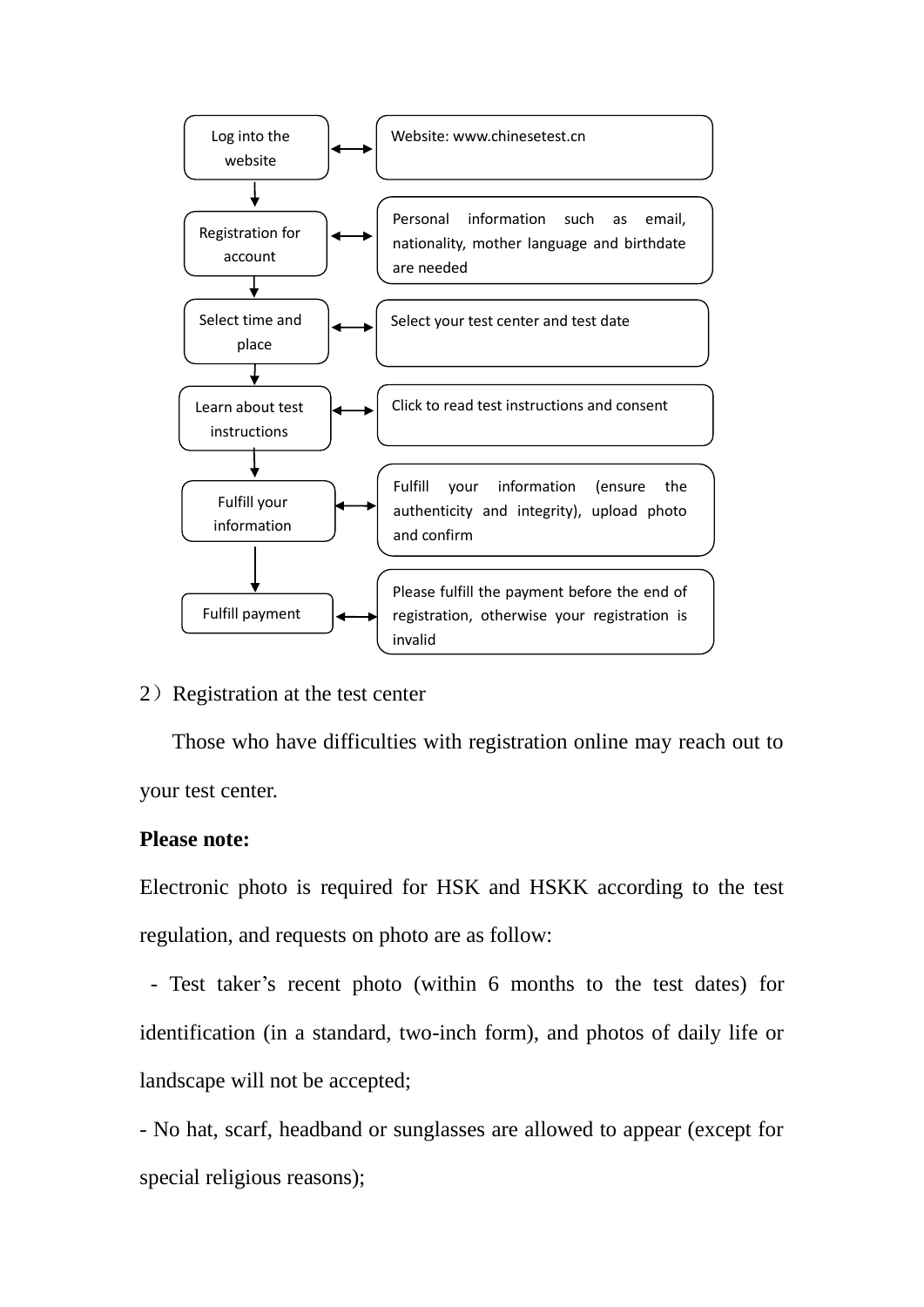- Both black-and-white and color photos are acceptable, and a white background is preferred.

Example:



#### **3. Test fee**

Test fee for HSK and HSKK differs in different countries and regions according to policies and currency exchange rates, please refer to the local test center.

#### **4. Registration confirmation and admission ticket**

After registration and payment, test taker will be able to inquire and print admission ticket online in [www.chinesetest.cn](http://www.chinesetest.cn/) 3days before the test. Please confirm your personal information, including name, nationality, gender, ID type and number etc., together with test level, test date and beginning time, test center and test instructions on your admission ticket.

## **III. Preparation before the test**

#### **1. Admission time:**

You can log in to the system up to 30 minutes before the test starts. Please log in no later than 10 minutes before the start time. Test takers showing up late because of personal reasons, equipment or network issues will not be given extra time or make-up test.

#### **2. Login to the examination system:**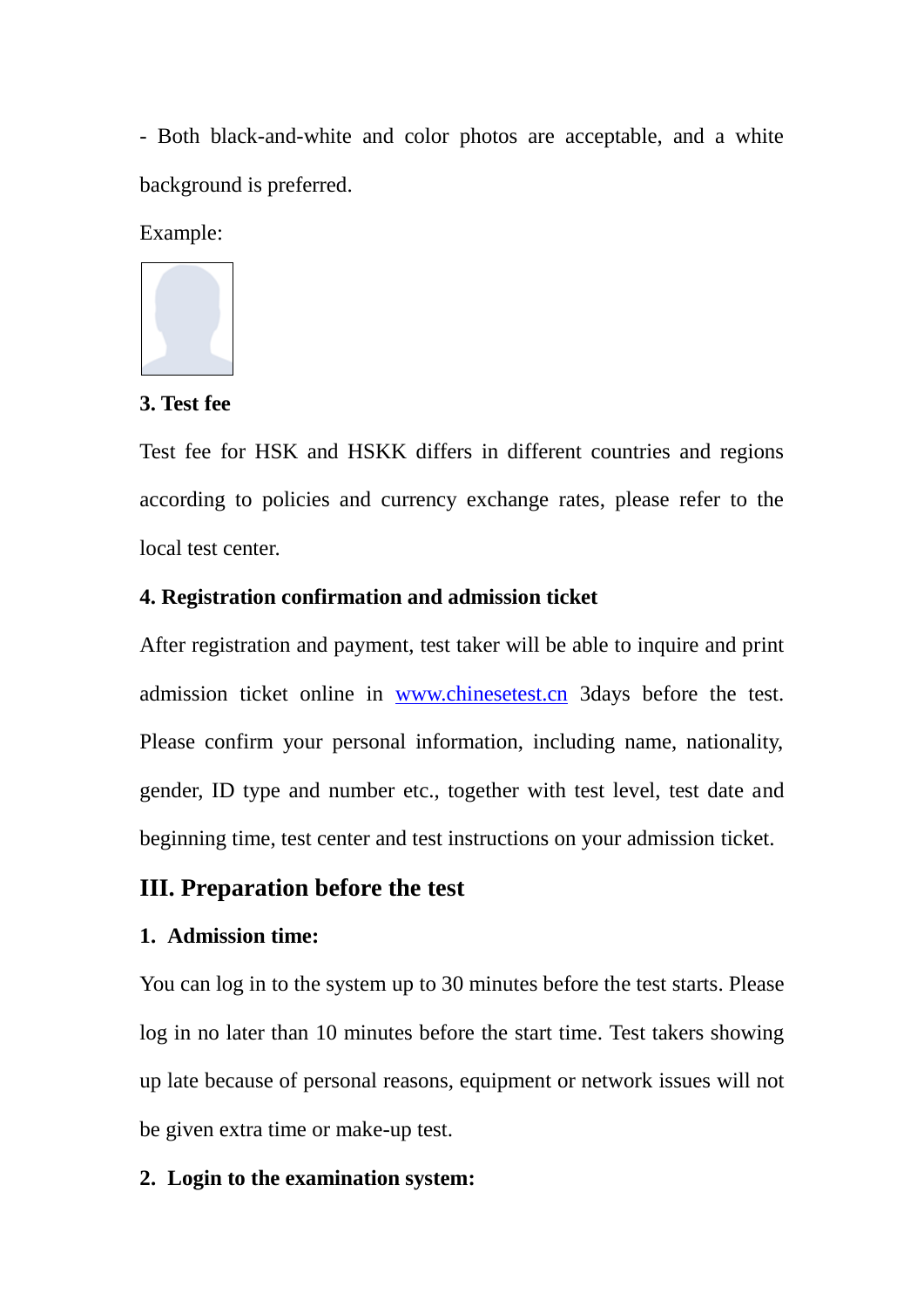Open the client software of Online Chinese Test (Home Edition).

## **3. Equipment and environment testing:**

- 1) Camera
- 2) Headphones
- 3) Network

# **Please Note**:

Candidates who are judged to be unqualified on the test day cannot take the test. Candidates are required to switch off mobile phone, MP3s, etc. and have no access to any prohibited items during the exam.

# **4. Read and agree the test rules**

## **5. Enter the test**

Enter the test by typing in the admission ticket number and password  $- a$ countdown will begin.

# **IV. During the exam**

# **1. Test discipline**

All listed regulations on " Measures for Disciplinary Violations in the Chinese Tests" are applicable to the Online Chinese Test (Home Edition), CTI and the local test centers maintain rights of accountability after the test.

# **2. Missing the test and abnormities**

If the test taker fails to take or complete the test on the test day due to the reasons not caused by the test organizer, the responsibility shall be borne